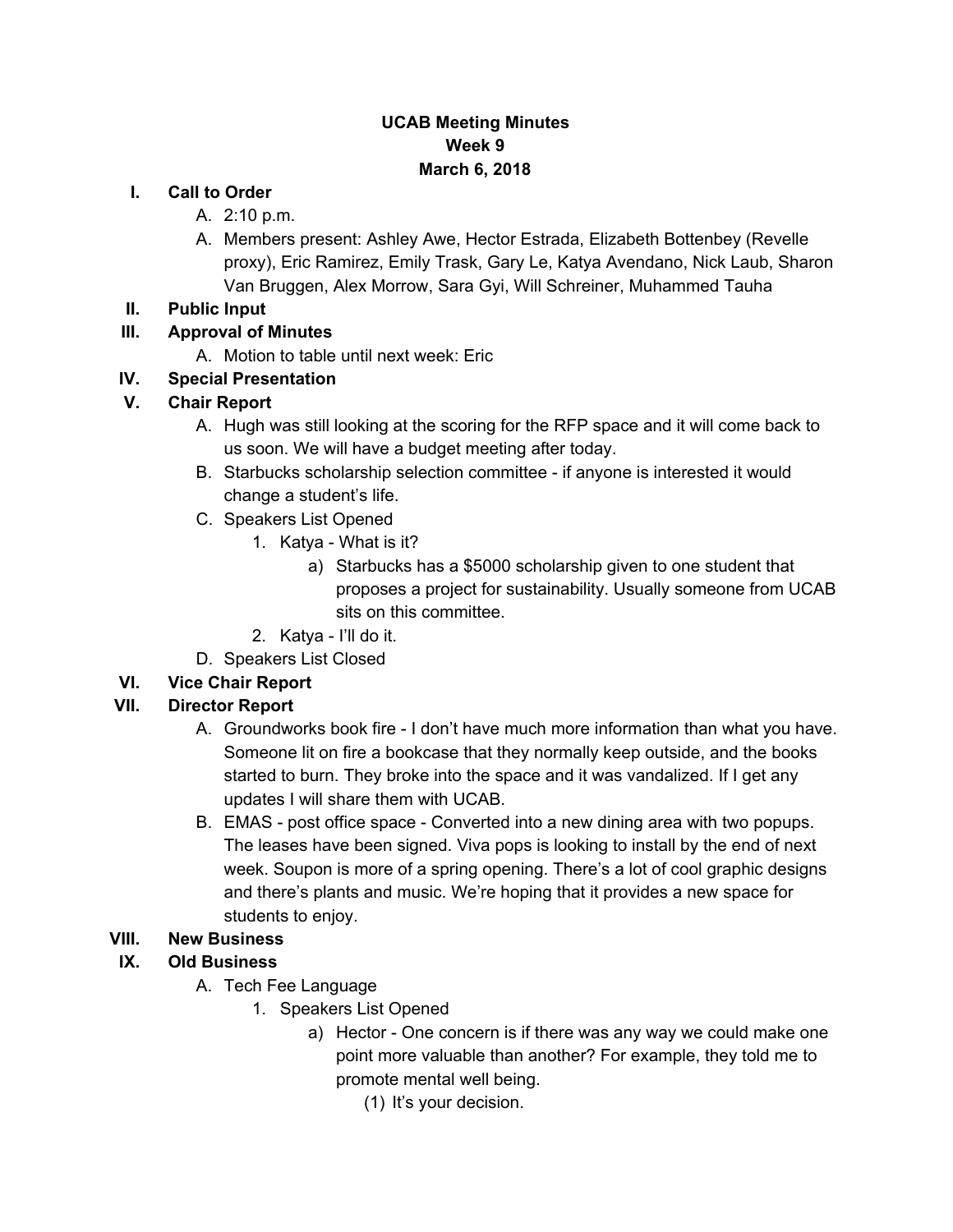- b) Emily One thought is that if an event encourages a break from academic life then I feel like the orgs that focus on educational events would be penalized. I also like encouraging professional development as well. Also, do you want to quantify large amount of people.
- c) Nick Those ideas below are just ideas that we were talking about. One that we did do is the advertisements because it will help orgs get a point but shouldn't hinder any orgs that need it.
- d) Move to approve Katya
- e) Second Will
- f) UCAB has now approved this new criteria. Sharon will send them to the legal team and then they will be added to the website.
	- (1) The legal team won't approve them, but they'll just provide us with feedback and advise.
- B. Space availability in UCEN
	- 1. It's really difficult to pinpoint one thing we want in the space. We are going to create a matrix to help us create a list of criteria for different ideas. We will take this week and next week to create this matrix and come back spring quarter with ideas. Please think of this space in terms of what you want within University Centers.
	- 2. Speakers List Opened
		- a) Alex I'm a little confused. What does it look like? (1) Like a grading rubric.
		- b) Alex More of like an RFP?
			- (1) Yeah. This is a list of criteria and we would score them.
		- c) Eric A member of ERC wants to expand the spaces that people can just hang out for pleasure or social places. They want to see PC being student centered instead of campus centered.
		- d) Nick Are we going to look at organizations and then vote?
			- (1) We aren't doing an open call. It'll be from the ideas that UCAB has.
		- e) Katya Promotes musical and artist development. A lot of people say they want that type of space. A visual and performing arts space.
		- f) Gary Places for students to use during the weekends because I know during the weekends people aren't in the spaces as much.
		- g) Eric Someone mentioned bringing back the craft center or a place to use things that people wouldn't necessarily have like a sewing machine.
		- h) Emily Do you mean like a makerspace?
			- (1) Yeah, I guess.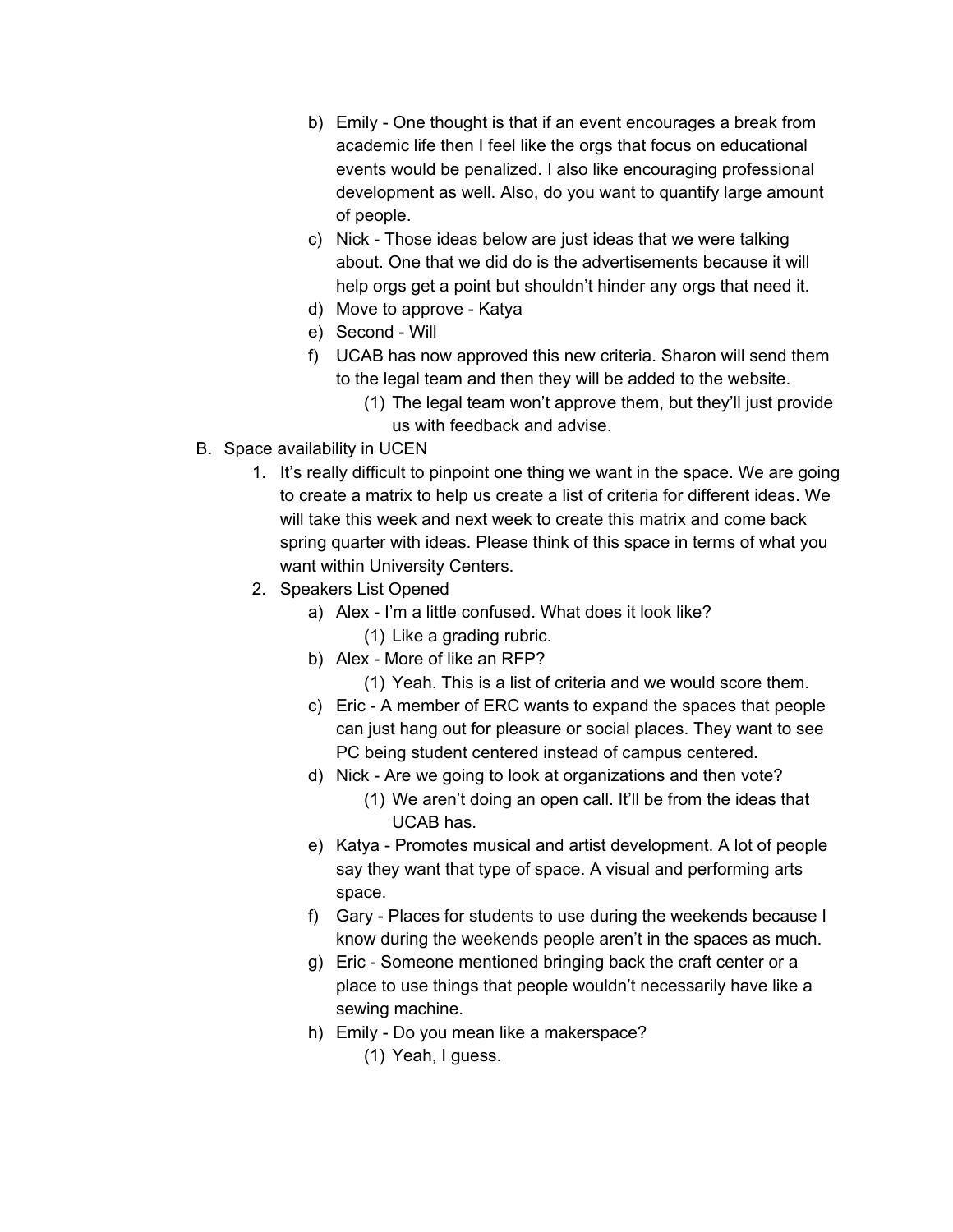- i) Gary I'm a little bit concerned about the craft service part because I know a lot of other departments are considering a makerspace so I want to make sure we're not overlapping.
	- (1) We're thinking broad picture. University Centers has the broad capacity to be flexible.
- j) Nick I was thinking that maybe it could be the utilization of the space everyday instead of just a couple days a week assuming that it is an allocated space.
- k) Muhammed If the space provides entertainment like a bowling alley where people can go and chill.
- l) Will Maybe allows people with a job to do work. A lot of IA's don't have the space to do their job. A lot of the undergraduate IA's don't have the space to do their work.
- m) Gary Promotes use by graduate students.
- n) Emily A changemaker or a community service space.
- o) Ashley Look and figure out which of these are the most important to you and would be the best use for the space. Think about a way to transpose this into a grading rubric.
- p) Emily Can you add uses this space appropriately.
- q) Katya Is this for one specific space?
	- (1) Kind of but no. We do have an immediate need for the old t-shirt factory space though.
- 3. Speakers List Closed

### **X. Member Reports**

- A. Hector I want to know what the process is to ban plastic straws from PC vendors.
	- 1. Sharon The best way is student advocacy. If this board wants to make a recommendation to do that, I can give you the advantages and disadvantages of doing that. With our current leases would couldn't do that, but we could recommended that for future leases. A lot of times we go to the vendors and ask them to voluntarily do what the students are asking like what we did with styrofoam.
- B. Katya Whatever happened to the ban of plastic water bottles in PC?
	- 1. UCAB passed the proposal to put it in leases.
- C. Elizabeth SSC came to HDH with the idea, but the higher ups told us that they are in a 9 year contract so they can't get rid of water bottles right now.
	- 1. UCAB passed last year that they would not have plastic water bottles in future leases.
	- 2. University Centers does not oversee HDH.
- D. Katya How long would it take to not use plastic straws?
	- 1. We can't force them to not use it with the current leases, but it would have to be when the lease is renewed.
- E. Gary For any change we make, we won't see immediate changes.